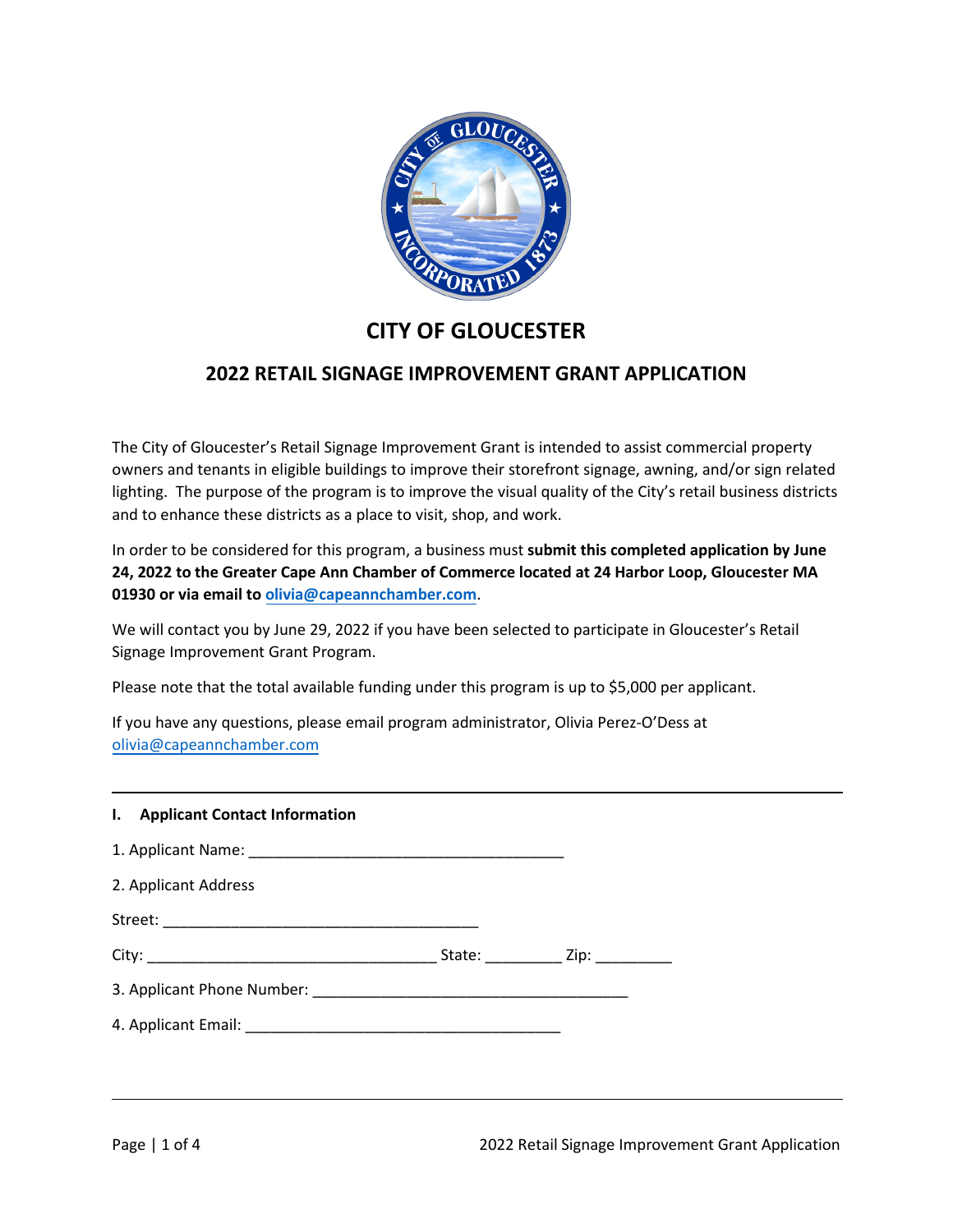|                                                                                                                                                                     | II. Applicant's Business Information                                                                                                                                                                                                                                                |  |                      |                   |
|---------------------------------------------------------------------------------------------------------------------------------------------------------------------|-------------------------------------------------------------------------------------------------------------------------------------------------------------------------------------------------------------------------------------------------------------------------------------|--|----------------------|-------------------|
|                                                                                                                                                                     |                                                                                                                                                                                                                                                                                     |  |                      |                   |
|                                                                                                                                                                     | 6. Year Business Established: _________                                                                                                                                                                                                                                             |  |                      |                   |
|                                                                                                                                                                     | 7. Business Address                                                                                                                                                                                                                                                                 |  |                      |                   |
|                                                                                                                                                                     |                                                                                                                                                                                                                                                                                     |  |                      |                   |
|                                                                                                                                                                     |                                                                                                                                                                                                                                                                                     |  |                      |                   |
|                                                                                                                                                                     |                                                                                                                                                                                                                                                                                     |  |                      |                   |
|                                                                                                                                                                     |                                                                                                                                                                                                                                                                                     |  |                      |                   |
|                                                                                                                                                                     |                                                                                                                                                                                                                                                                                     |  |                      |                   |
|                                                                                                                                                                     |                                                                                                                                                                                                                                                                                     |  |                      |                   |
|                                                                                                                                                                     |                                                                                                                                                                                                                                                                                     |  |                      |                   |
|                                                                                                                                                                     | 12. Type of Business                                                                                                                                                                                                                                                                |  |                      |                   |
| $\Box$ Corporation $\Box$ Sole Proprietorship $\Box$ Non-Profit $\Box$ Partnership<br>$\Box$ Limited Liability Company (LLC)<br>DOther: ___________________________ |                                                                                                                                                                                                                                                                                     |  |                      |                   |
|                                                                                                                                                                     | 13. In which retail business district is your business located?                                                                                                                                                                                                                     |  |                      |                   |
|                                                                                                                                                                     | $\Box$ Downtown Gloucester $\Box$ Magnolia                                                                                                                                                                                                                                          |  | $\square$ Lanesville | $\Box$ Rocky Neck |
| 14. How long has your business been at its current location? (Years and Months)                                                                                     |                                                                                                                                                                                                                                                                                     |  |                      |                   |
|                                                                                                                                                                     | 15. At your current business location, do you:                                                                                                                                                                                                                                      |  |                      |                   |
|                                                                                                                                                                     | $\Box$ Rent<br>$\Box$ Own                                                                                                                                                                                                                                                           |  |                      |                   |
|                                                                                                                                                                     | 16. If you rent your business location, what is the lease expiration date?                                                                                                                                                                                                          |  |                      |                   |
|                                                                                                                                                                     | 17. If you rent, do you intend to renew the lease at the end of the current lease term?                                                                                                                                                                                             |  |                      |                   |
| $\square$ Yes                                                                                                                                                       | $\square$ No                                                                                                                                                                                                                                                                        |  |                      |                   |
|                                                                                                                                                                     | 18. If you rent, please attach a copy of your lease agreement stating you have permission to make<br>changes/improvements to your business sign and/or attach a letter from your landlord stating<br>permission to change/improve the sign $\Box$ Copy of Lease Agreement Attached. |  |                      |                   |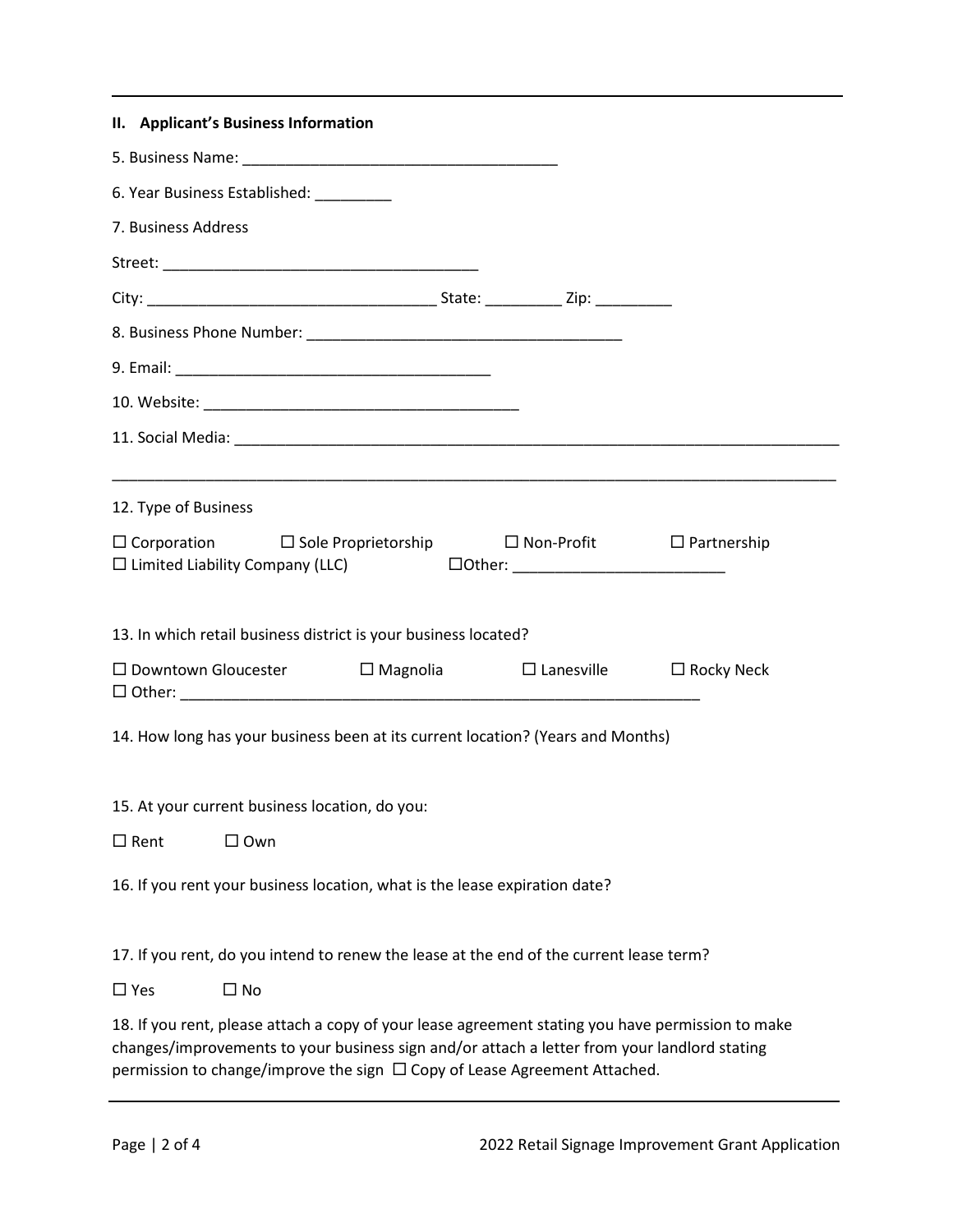| <b>III. Applicant Demographics</b>                                                                                                                               |                                                                                      |                                                                     |  |  |  |  |
|------------------------------------------------------------------------------------------------------------------------------------------------------------------|--------------------------------------------------------------------------------------|---------------------------------------------------------------------|--|--|--|--|
| 19. Ethnicity:                                                                                                                                                   |                                                                                      |                                                                     |  |  |  |  |
| $\Box$ Hispanic or Latino                                                                                                                                        | $\Box$ Not Hispanic or Latino                                                        | $\Box$ Prefer Not to Say                                            |  |  |  |  |
| 20. Race:                                                                                                                                                        |                                                                                      |                                                                     |  |  |  |  |
| $\square$ White<br>$\square$ Asian                                                                                                                               | $\Box$ Black or African American<br>$\Box$ Native Hawaiian or Other Pacific Islander | $\Box$ American Indian or Alaska Native<br>$\Box$ Prefer Not to Say |  |  |  |  |
| 21. Gender:                                                                                                                                                      |                                                                                      |                                                                     |  |  |  |  |
| $\square$ Female<br>$\square$ Male                                                                                                                               | $\Box$ Non-Binary                                                                    | $\Box$ Prefer Not to Say                                            |  |  |  |  |
| 22. Veteran Status:                                                                                                                                              |                                                                                      |                                                                     |  |  |  |  |
| $\Box$ I am a protected veteran<br>$\Box$ I am not a protected veteran                                                                                           |                                                                                      |                                                                     |  |  |  |  |
| IV. Proposed Project Information                                                                                                                                 |                                                                                      |                                                                     |  |  |  |  |
| 23. Project scope of work (check all the boxes that apply):                                                                                                      |                                                                                      |                                                                     |  |  |  |  |
| $\Box$ Sign Improvements                                                                                                                                         | $\Box$ Awning                                                                        | $\Box$ Sign Related Lighting                                        |  |  |  |  |
| 24. Please provide a description of the proposed Retail Signage Improvement Grant project. Be as<br>detailed as possible and include additional pages as needed. |                                                                                      |                                                                     |  |  |  |  |
|                                                                                                                                                                  |                                                                                      |                                                                     |  |  |  |  |

25. Please attach photos of the existing signage to be replaced (attach via email or mail).  $\square$  Photos of Existing Signage Attached.

26. Approximate dimensions of proposed sign, awning or sign related lighting: \_\_\_\_\_\_\_\_\_\_\_\_\_\_\_\_\_\_\_\_\_

27. Total Estimated Project Cost: \_\_\_\_\_\_\_\_\_\_\_\_\_\_\_\_\_\_\_\_\_\_\_\_\_\_\_\_